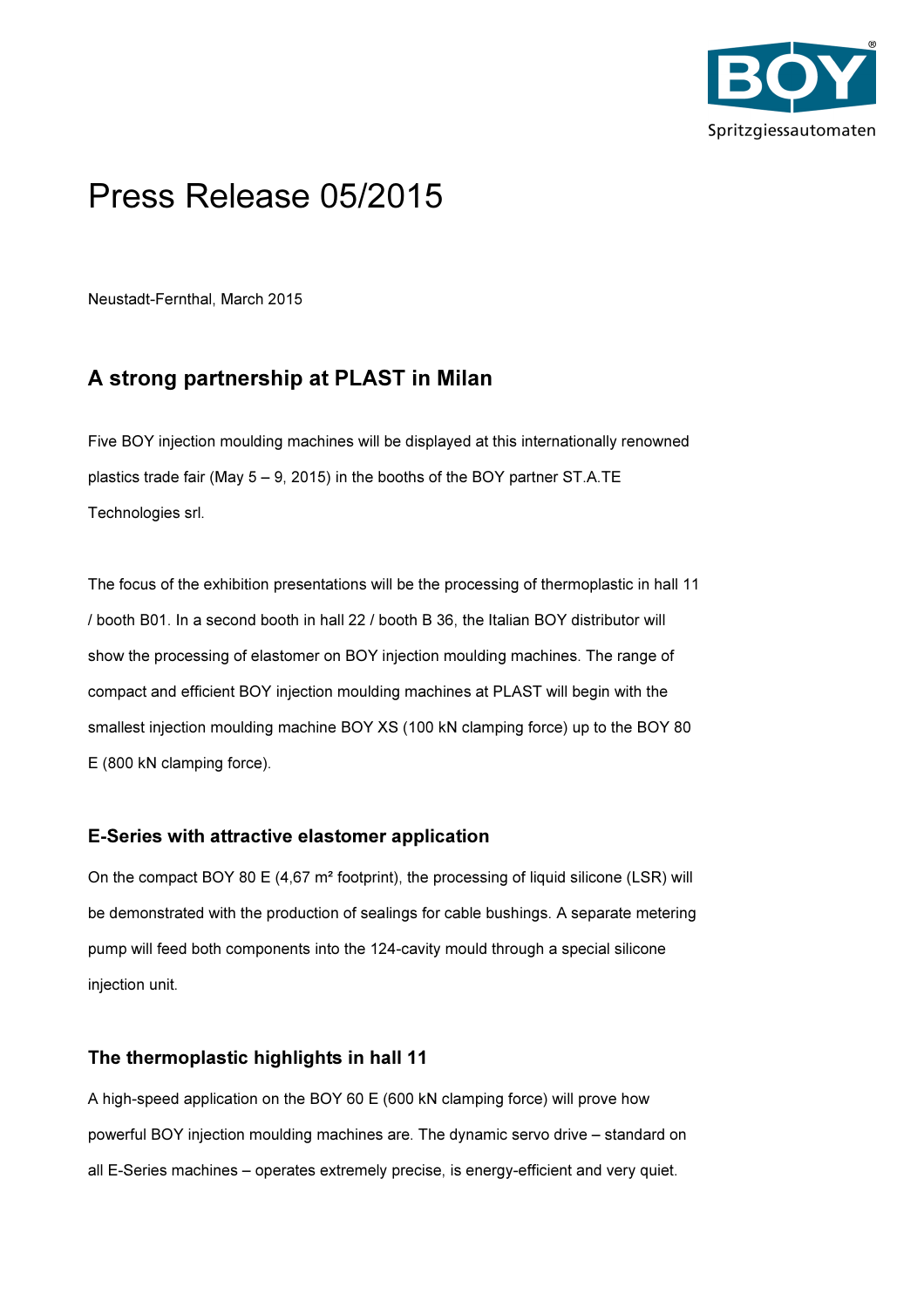

#### Thin wall thickness and long flow paths

Thin-walled business cards will be produced on a BOY 35 E (350 kN clamping force) for which very high injection speeds are required. "Without differential injection, the filling of thin-walled parts would not be possible," explains Michael Kleinebrahm, BOY Manager Process Engineering. "The business cards have a number of cut-outs, which highly affect the flow of the more and more toughened plastic in the mould. Only with the new differential injection units, this sophisticated part will be filled carefully up to the last corner." A picker with removal and placing functions, which will be specially adapted to this application, will work fully integrated under the safety housing of the BOY 35 E.

#### Active key experience

On the BOY 35 E VV (350 kN clamping force) insert moulding machine, visitors will have the possibility to insert different sized metal Allen key blanks into the mould and to produce – under professional guidance – their own Allen screw key set with a plastic handle. This will be done by a push of a button. This experience – to have actively operated an injection moulding machine on their own, will remain in the memory of many exhibition visitors for a long time.

#### Many options in smallest space

On the BOY XS – the smallest BOY injection moulding machine with 100 kN clamping force – nearly all available options including a dryer, material conveying device and integrated removal device will be shown in the smallest of spaces. The automation unit, which will be positioned at the rear side of the machine, will move with the grabber into the opened 8-cavity mould and will remove protective caps for electronic components. The small sprue will be separated and the parts will be placed on an integrated conveyor belt.